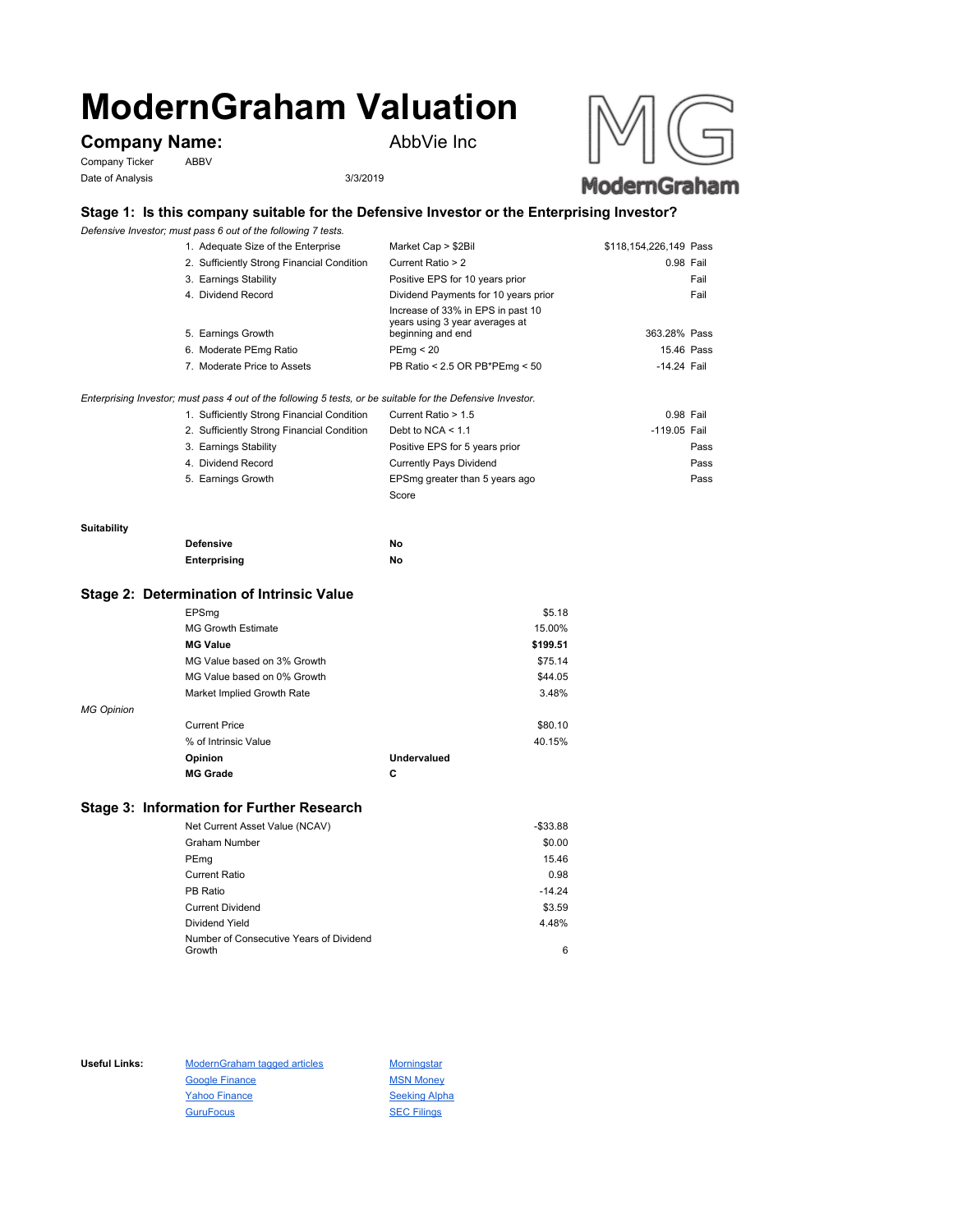| <b>EPS History</b> |        | <b>EPSmg History</b>                 |                  |
|--------------------|--------|--------------------------------------|------------------|
| Next Fiscal Year   |        |                                      |                  |
| Estimate           |        | \$8.56 Next Fiscal Year Estimate     | \$5.18           |
| Dec2018            | \$3.66 | Dec2018                              | \$3.32           |
| Dec2017            | \$3.30 | Dec2017                              | \$3.01           |
| Dec2016            | \$3.63 | Dec2016                              | \$2.83           |
| Dec2015            | \$3.13 | Dec2015                              | \$2.30           |
| Dec2014            | \$1.10 | Dec2014                              | \$1.72           |
| Dec2013            | \$2.56 | Dec2013                              | \$1.75           |
| Dec2012            | \$3.35 | Dec2012                              | \$1.12           |
| Dec2011            | \$0.00 | Dec2011                              | \$0.00           |
| Dec2010            | \$0.00 | Dec2010                              | \$0.00           |
| Dec2009            | \$0.00 | Dec2009                              | \$0.00           |
| Dec2008            | \$0.00 | Dec2008                              | \$0.00           |
| Dec2007            | \$0.00 | Dec2007                              | \$0.00           |
| Dec2006            | \$0.00 | Dec2006                              | \$0.00           |
| Dec2005            | \$0.00 | Dec2005                              | \$0.00           |
| Dec2004            | \$0.00 | Dec2004                              | \$0.00           |
| Dec2003            | \$0.00 | Dec2003                              | \$0.00           |
| Dec2002            |        | \$0.00 Balance Sheet Information     | 12/1/2018        |
| Dec2001            |        | \$0.00 Total Current Assets          | \$16,945,000,000 |
| Dec2000            |        | \$0.00 Total Current Liabilities     | \$17,239,000,000 |
| Dec1999            |        | \$0.00 Long-Term Debt                | \$35,002,000,000 |
|                    |        | <b>Total Assets</b>                  | \$59,352,000,000 |
|                    |        | Intangible Assets                    | \$36,896,000,000 |
|                    |        | <b>Total Liabilities</b>             | \$67,798,000,000 |
|                    |        | Charge Qutetanding (Diluted Average) | 1.501.000.000    |